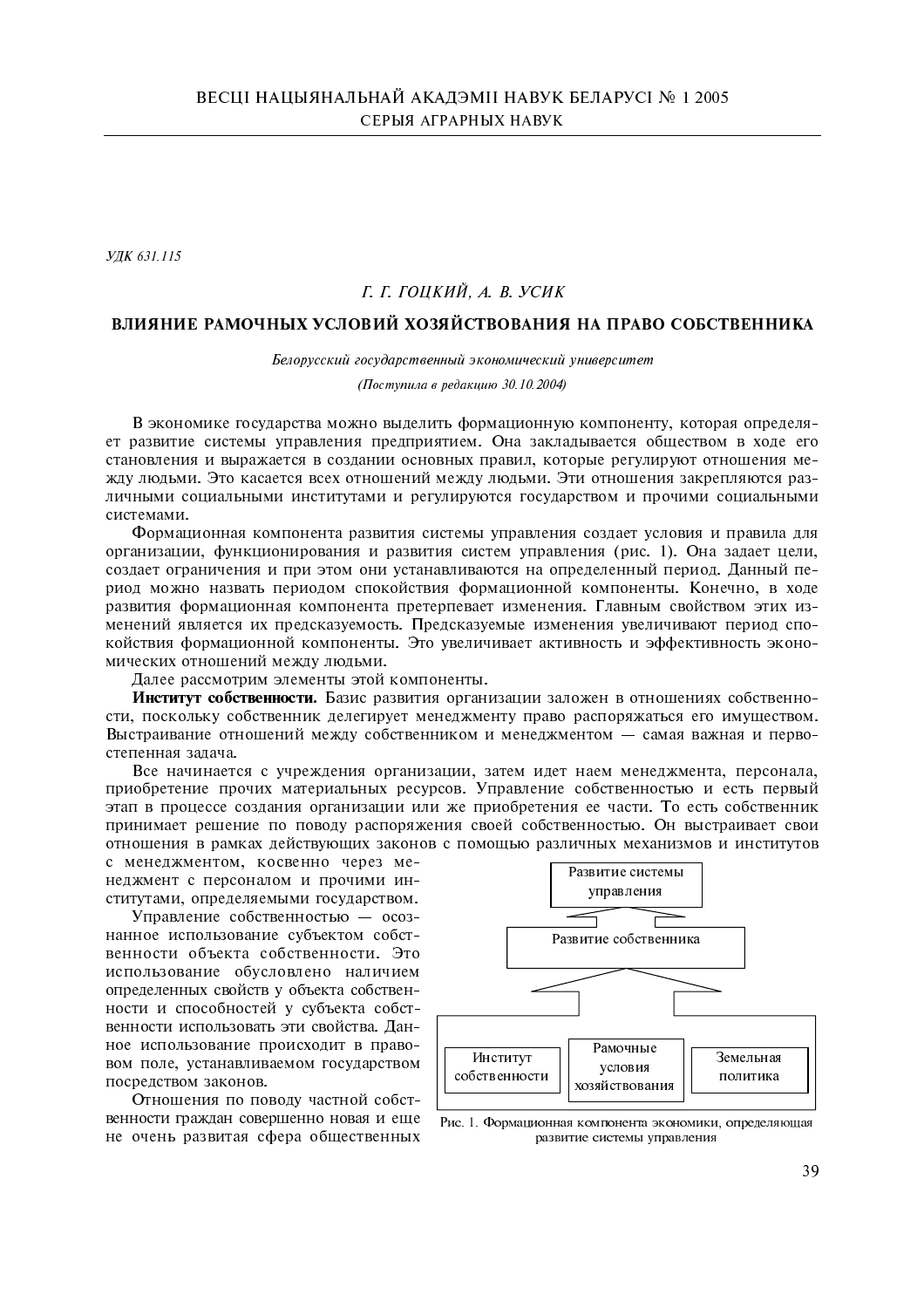отношений в нашей стране. Она появилась в результате распала СССР и сейчас еще находится в стадии становления. Возможности использования собственности ограничиваются государством и ментальностью его граждан. Например, сбережения граждан РБ хранятся преимущественно дома. Эти деньги могли бы пойти на инвестиции в экономику. Сегодня при поддержке государства этот процесс получает развитие.

Рассмотрим на простом примере отношения собственности. Если гражданин отдает свои сбережения, например, такому институту, как банк, он принимает решение о распоряжении своей собственностью. При этом он становится вкладчиком и отдает право распоряжаться его средствами банку за условленное вознаграждение. Банк, в свою очередь, дает, например, кредит - передает право распоряжаться средствами другой организации также за плату. Банк получает доход в виде разницы между процентами, причитающимися вкладчику, и процентами, полученными от кредитополучателя. Здесь вкладчик принимает решение как распорядиться своей собственностью. При этом он должен быть уверен в том, что сохранит свои сбережения и еще получит доход. Эта уверенность формируется под влиянием государства и банка. Банк принимает на себя функцию распоряжения собственностью вкладчика. Он должен, используя технологию, соблюдая установленные государством законы, принять деньги у вкладчика, оценить кредитора, выдать ему кредит и получить его в срок обратно с процентами. Сам вкладчик не может выдать кредит, а банк это может, поскольку у него есть знание и опыт. Он это сделает лучше, чем вкладчик. При этом государство защищает вкладчика от банка, чтобы он не потерял его сбережения, плохо выдав кредит, предъявляет к банку систему требований, которые и позволяют сохранить средства вкладчика. Тем самым здесь выстраиваются отношения собственности между вкладчиком и банком, а государство создает правовое поле, которым эти отношения регламентируются. Если эти отношения хорошо налажены, то деньги граждане хранят не дома, а в банке и эти деньги работают. Это пример простого распоряжения собственностью вкладчиком, сложного - банком и роли государства в этих отношениях.

Вложить деньги в банк — это всего лишь один из множества вариантов использования собственником его имущества. Он может купить акции предприятия или его долю, стать учредителем или соучредителем какого-либо предприятия и т. д. Его выбор - результат взаимодействия собственного знания и личных интересов в рамках определяемых государством.

Но банк в выше приведенном примере это институт созданный при участии собственника банка и государства. Это институт, позволяющий другим собственникам - вкладчикам хранить свои деньги в другой организации. Финансовые пирамиды и дефолт в России пример того, как государство позволило финансовым компаниям и казнокрадству безнаказанно обмануть миллионы людей. То есть у государства основные рычаги для создания условий для развития отношений собственности.

Рассмотрим отношения собственности в колхозах Республики Беларусь. Колхозы были созданы за счет имущества крестьян на земле, выделенной им местными исполнительными комитетами. С момента их создания сменились поколения крестьян, шла миграция, принимали новых членов в колхозы, некоторые члены выбывали по старости или меняли место работы. И сегодня когда задаешь вопрос в колхозе: Кто Ваш собственник и как закреплена за Вами земля? - можно не получить ответа. Это говорит о неразвитости двух очень важных институтов в сегодняшнем сельском хозяйстве - института собственности на землю и института собственности на средства производства.

Земельная политика. Неразвитость института собственности на землю приводит к неравным условиям хозяйствования на земле. Рыночная цена на землю и земельная рента в виде дифференцированного земельного налога - два разных механизма, регулирующие стоимость использования этого фактора в сельскохозяйственном производстве.

Рыночная цена формируется под действием спроса и предложения на землю. При этом учитываются свойства земли как средства производства и они выражаются в денежном эквиваленте. Собственник, приобретающий землю, рассчитывает получить доход. При этом, само собой разумеется, более плодородные земли позволяют при одинаковом вложении прочих ресурсов получить больший урожай нежели на менее плодородных и собственник соответственно готов заплатить больше за более плодородную землю. Он сам определяет, какую землю покупать, основываясь на собственном знании и представлении. Конечно, купля-продажа земли должна осуществляться с помощью соответствующих институтов и в правовом поле, определяемом государством.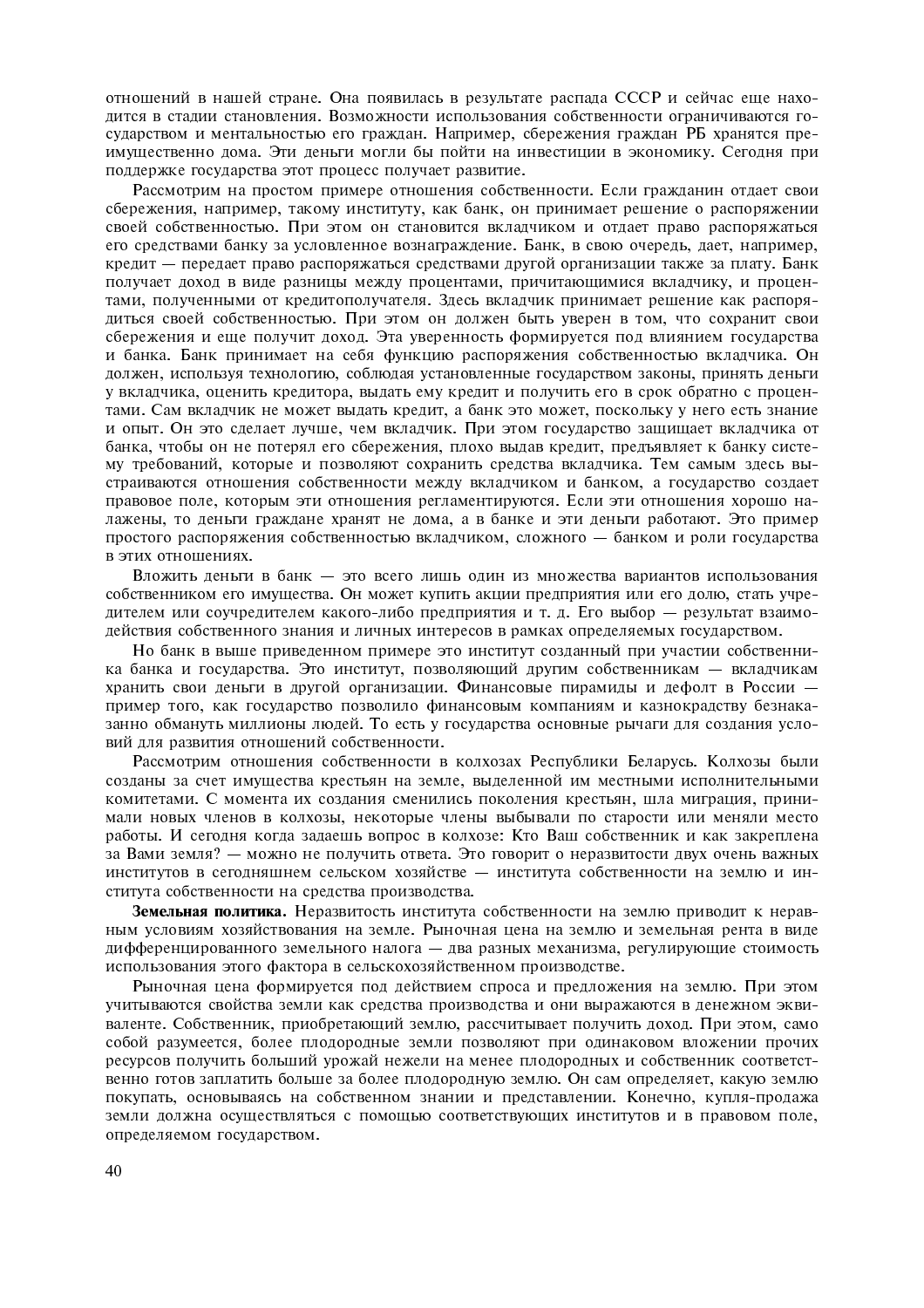Формирование системы определения уровня земельной ренты - полностью прерогатива государства. При этом ее уровень должен соответствовать совокупности различных свойств земли, например, естественному уровню плодородия. При одинаковом уровне земельной ренты собственник лучшей земли будет получать больший доход, чем собственник худшей. Кроме того, государство уровнем земельной ренты может управлять тем, какие земли будут использоваться в сельскохозяйственном производстве. Например, если производство будет более выгодным на более плодородных землях, то собственники будут стремиться их заполучить и плодородные земли будут эффективнее использоваться. Государство может также создать условия, что, наоборот, — менее плодородные земли будут приносить больший доход.

Рамочные условия хозяйствования. Рассмотрим механизм, который является основой для выстраивания собственником целей, стратегии и линии поведения при реализации его права на объект собственности. Этот механизм является сегодня ключом для решения проблем сельского хозяйства. Именно опираясь на него, собственник и государство могут балансировать свои интересы.

Этот механизм состоит из двух основных элементов: налоги (дотации) и ограничения (возможности) (рисунок 2). Рассмотрим лействие первого элемента — налогов (лотаний) (рис. 2).

Кривая а отображает равновесие спроса и предложения, которое формируется в зависимости от уровня налогов (дотаций) на производство товара **X**, ось **p** показывает уровень спроса (предложения). Ось налоги-дотации - это ось налоговой (дотационной) политики государства при производстве товара Х. Ось **р** отображает воздействие государственной политики на уровень произволства и спроса на товар **X**. Налоги и лотации влияют на стоимость товара. При этом повышение налогов на производство товара **X** приводит к росту стоимости этого товара, что делает его менее доступным для потребителя и приводит с сокращению его производства. И наоборот, дотации увеличивают потребление товара и соответственно его производство.

Рост потребления, повышение благосостояния граждан - задача государства. Но государство не может дотировать производство всех товаров, чтобы обеспечить всех своих граждан всеми производимыми товарами. Оно определяет в силу своих возможностей, производство каких товаров облагать налогами и каких лотировать. Это является одной из составляющих экономической политики государства.

В этом случае государство воздействует на спрос и предложение индикативно. Здесь нет ограничений со стороны государства на производство, которые ущемляют права собственников средств производства. К такой прозрачной системе должно стремиться государство.

Рассмотрим на примере установления цены государством его воздействие с помощью элемента «ограничения (возможности)» (рис. 3).

На данном рисунке пересечение линий себестоимость и цена показывает себестоимость товара Х с учетом налогов (дотаций) для производителя, которая позволяет вести простое воспроизводство. Пересечение линий среднерыночная прибыль и цена отображает нормальный уровень прибыли, который формируется в представлении собственника. То есть он позволяет вести расширенное производство и является приемлемым в сравнении со средним уровнем прибыльности производства в экономике. Пересечение линий высокая прибыль и цена - это высокая прибыль производителя, которая является результатом завышения цены товара Х государством. И в данном случае государство необоснованно предоставляет производителю возможность получения завышенной прибыли. Отрезок среднерыночная прибыль высокая прибыль показывает уровень цены, при которой предприятие получает сверхприбыль. Пересечение линий среднерыночная прибыль и цена — цена установленная на товар X государством соответствует представлениям производителя и цена здесь равна рыночной. От-

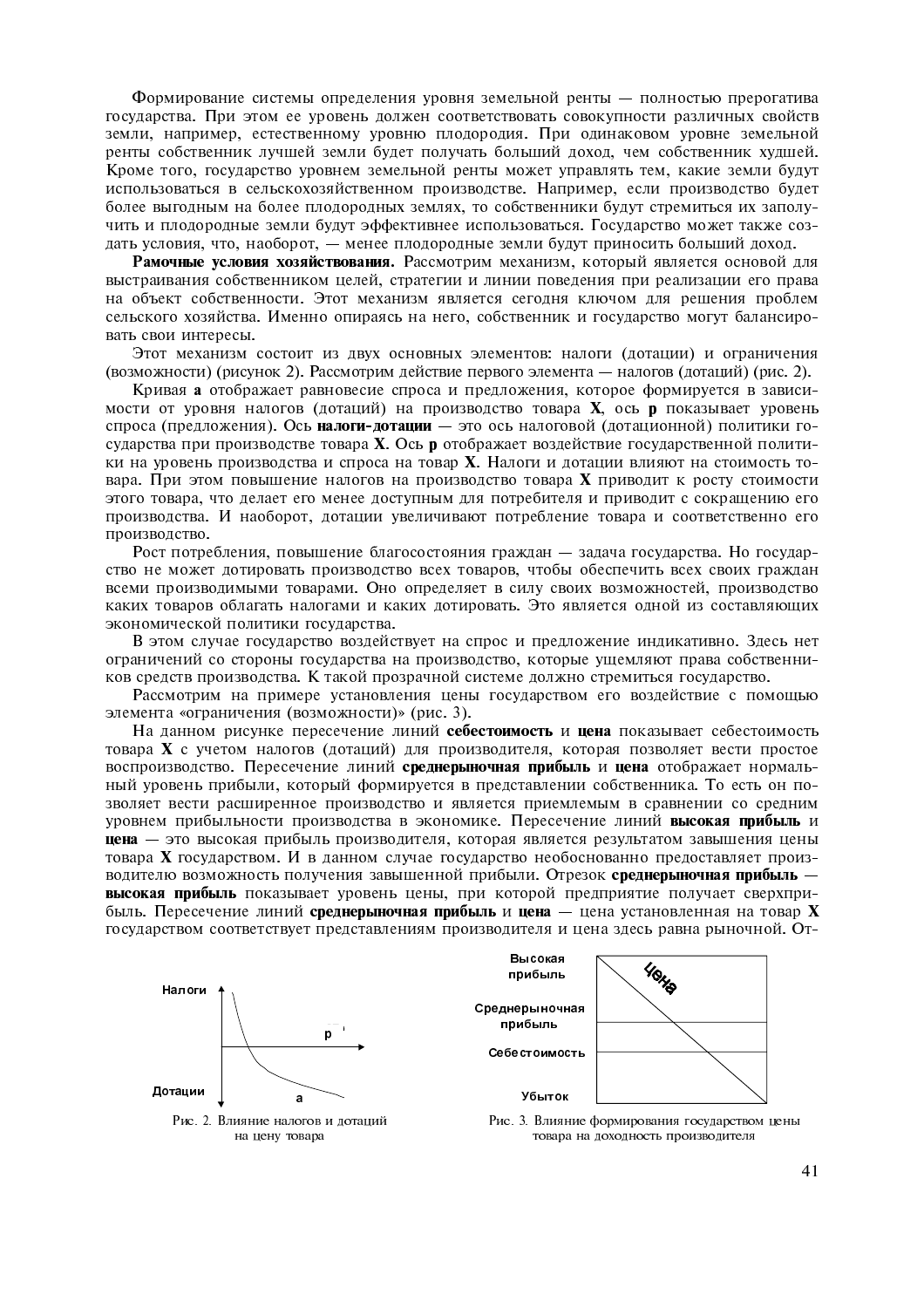резок среднерыночная прибыль - себестоимость показывает уровень цены, при которой производитель получает доход меньший, чем его представления. И здесь начинается ухудшение условий у производителя, так как он получает меньший доход, чем должен получать. В результате начинается кризис производителя. И при уменьшении цены от точки среднерыночная прибыль - цена - себестоимость к точке себестоимость - цена этот кризис усиливается. Отрезок себестоимость - убыток показывает уровень цены, при котором производитель уже начинает терпеть убытки при производстве товара **X**. При этом точка убыток — цена обозначает, по сути, лишение производителя товара **X** его собственности. Он разоряется, при этом движение от себестоимость - цена в направлении убыток - цена определяет скорость его разорения.

В качестве иллюстрации воздействия государства на производителя можно привести следующий пример. В результате ценовой политики государства на ОАО «Стародорожский маслодельный завод» дошли до того, что в сентябре 2003 года в результате производства 1 т масла предприятие получало примерно 600 тыс. руб. убытка, а в результате производства 1 т казеина - около 300 тыс. руб. прибыли. В итоге за 9 мес. 2003 г. предприятие получило убытка 600 млн руб. Хотя в лучшие свои годы оно получало почти 1 млн долл. США прибыли. Предприятие не меняло своей продуктовой стратегии, и изменение внешних факторов привело к тому, что оно сегодня убыточно.

Если производитель договаривается с государством о том, что он будет производить товар Х по цене среднерыночная прибыль - цена, он приступает к его производству. Если государство вдруг начинает увеличивать цену, то производитель получает сверхприбыль. Если цена уменьшается, то он остается в убытке. Помимо директивного установления цены государство может также регулированием экспорта и импорта товара **X** влиять на его цену на рынке.

Таким образом, у государства есть мощные рычаги воздействия на производителя. Но использовать их нужно помня об интересах собственника. Государство должно вселить уверенность в собственника, обеспечить неприкосновенность собственности. Это позволит мобилизировать весь потенциал частной собственности, высвободить идеи и предпринимательские инициативы, создать предпосылки к их реализации.

Развитие собственника. Формационная компонента определяет развитие собственника. Развитие проявляется в получении собственником знания и его использовании при распоряжении его собственностью (капиталом). Рис. 4 иллюстрирует процесс обучения собственника в процессе использования им капитала. Собственник - это индивидуум со своим знанием, представлениями о мире, возможностями и способностями использовать имеющийся в его распоряжении капитал.

Таким образом, собственник генерирует идею о том, как можно использовать свой капитал. Затем он реализует эту идею, получает результат и оценивает его. В данном процессе собственник получает результат не только в виде материальных благ - прибыли или убытка, но и нематериальных - удовлетворения или неудовлетворения, положительного либо отрицательного опыта, знаний. Собственник оценивает свои действия, сравнивает фактический результат с запланированным.

В процессе реализации своей идеи ему приходиться решать различные проблемы, решив которые он получает очень важный опыт. Ранее разрешенные проблемы в будущем будут требовать от собственника меньших усилий, чем он затратил первоначально на их решение. И чем больше собственник занимается реализацией своих идей, тем больше знания он получает и эффективнее он действует.

Управление собственностью. Постепенно реализация идей собственника становилась все более сложной. Начинался вырабатываться механизм реализации его идей. Можно сказать,



Рис. 4. Развитие собственника

произошло отделение собственника от механизма реализации его идей путем передачи этих функций системе управления предприятием и соответственно менеджменту. Менеджмент как собственник обладает определенными способностями и знанием, с помощью которых он преобразовывает капитал собственника для получения результата, заданного ему собственником. Собственник нанимает, мотивирует и контролирует менеджмент. При этом отношения собственника и менеджмента необходимо вы